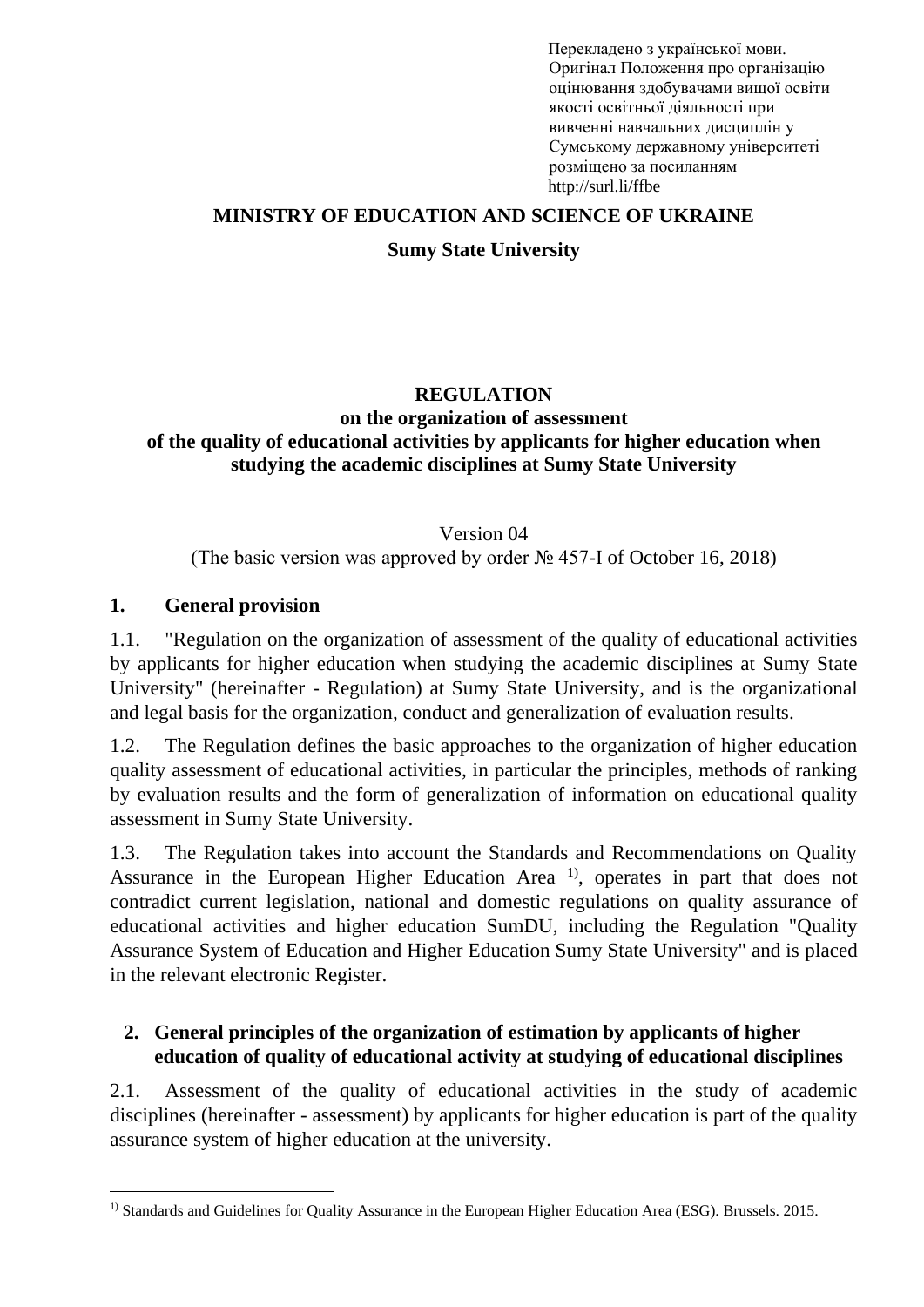2.2. The object of evaluation is the quality of educational activities in the study of academic disciplines at SumDU.

2.3. The subject of evaluation is applicants for higher education and other categories of persons studying at the university.

2.4. Evaluation of the quality of educational activities is carried out in order to ensure the rights of students to receive quality education and take into account the proposals of students at the university to improve the quality of the educational process.

2.5. Assessing the quality of educational activities in the study of disciplines at SumDU allows to provide information conditions for the formation of a holistic view of the quality of educational activities in the study of disciplines at the university and is based on the principles of transparency, objectivity, academic integrity, voluntariness.

2.6. Assessment of the quality of educational activities in the study of the discipline is conducted in the form of a sociological survey of applicants for higher education (students of all forms of education, postgraduates), usually after its completion (module, semester). For disciplines studied in the last semester of study at the appropriate educational level, the survey is conducted at the end of the theoretical course.

2.7. The assessment is carried out in accordance with the Plan for measuring the quality of higher education, which contains, in addition to those specified in paragraph 2.5. other measures, terms of their carrying out and is confirmed by the Rector on submission of the Head of Council on maintenance of quality of educational activity and quality of higher education no later than September 15 of the current academic year. Also, these measures in motivated cases may be carried out outside the plan at the initiative of officials and student government.

2.8. Assessment of the quality of the organization of educational activities in the study of disciplines is carried out by the method of questionnaires. The participation of higher education applicants in the survey is voluntary. The questions of the questionnaire (Annex 1) are formed within the competence of applicants for higher education and can be adjusted according to reasonable proposals.

2.9. The survey is conducted in the form of an online questionnaire through the student's personal account to which before the start of the survey for each discipline receives a key to access the questionnaire system.

2.10. Before the beginning of each survey, the student's personal account receives information about the timing of the survey, the procedure for its implementation, the activities that are provided by the results of the survey.

2.11. The participation of higher education applicants is anonymous. The programme code of the module for assessing the quality of the organization of educational activities in the study of academic disciplines includes mechanisms that make it impossible to determine the person who participates in the survey.

2.12. The organization of the survey of higher education students on the quality of the organization of educational activities in the study of disciplines is carried out by the Bureau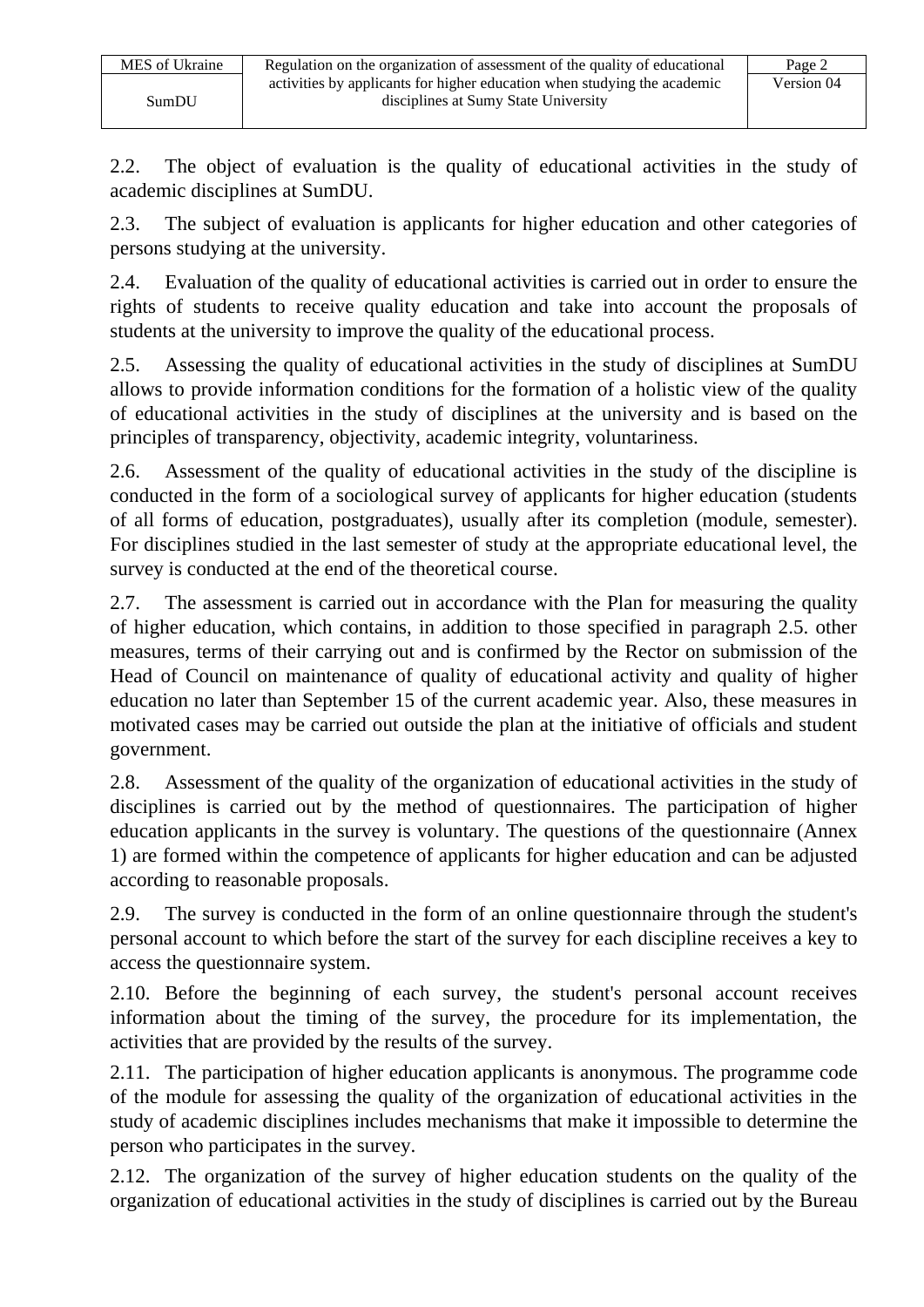for Monitoring of Higher Education Quality (hereinafter - BM) together with student government and the Student Agency for Promotion Education Quality.

2.13. The Center for Quality Assurance of Higher Education conducts professional processing, analysis of the obtained results and formation of a report on the state of quality of the organization of educational activities in the study of disciplines.

2.14. Technical support of the process of online survey and formalization of the results of quality assessment of the organization of educational activities in the study of disciplines is carried out by the Center of Information Systems.

2.15. According to the results of the evaluation, teachers are ranked on the quality of educational activities in order to identify and disseminate best practices in the organization of educational activities by the teaching staff of SumDU and take into account the suggestions of students studying to improve the quality of educational activities.

# **3. Methods for assessing the quality of the organization of educational activities in the study of academic disciplines**

3.1. To assess the quality of the organization of educational activities in the study of academic disciplines, the appropriate number of points is set for each answer to the questionnaire (Annex 1). Changes in the distribution of points on the questionnaire are carried out by an expert group, the composition of which is formed by the Council for Quality.

3.2. The calculation of the result of the survey of higher education students can be carried out on a separate questionnaire, a meaningful group of questionnaires and / or a general indicator of the quality of educational activities (hereinafter - GIQ) on all questions of the questionnaire, according to the formula:

$$
a_j = \sum_{i=1}^z x_i n_i
$$

 $a_i$  – the sum of points obtained by the teacher for answering the questionnaire in all disciplines that were evaluated by applicants for higher education during the relevant periodу;

 $j$  – relevant teacher;

 $x_i$ — the share of higher education applicants who chose this answer;

 $n_i$  – the number of points that characterize this answer;

*z* – number of questionnaire questions.

3.3. When calculating the GIQ of an individual teacher for each discipline being evaluated, the highest and lowest results are not taken into account. If there are several identical results of the specified category, the above does not apply.

3.4. When calculating the GIQ of an individual teacher for each discipline, the answers of applicants for higher education, who noted that they attended less than 30 % of classes in the relevant discipline, are not taken into account.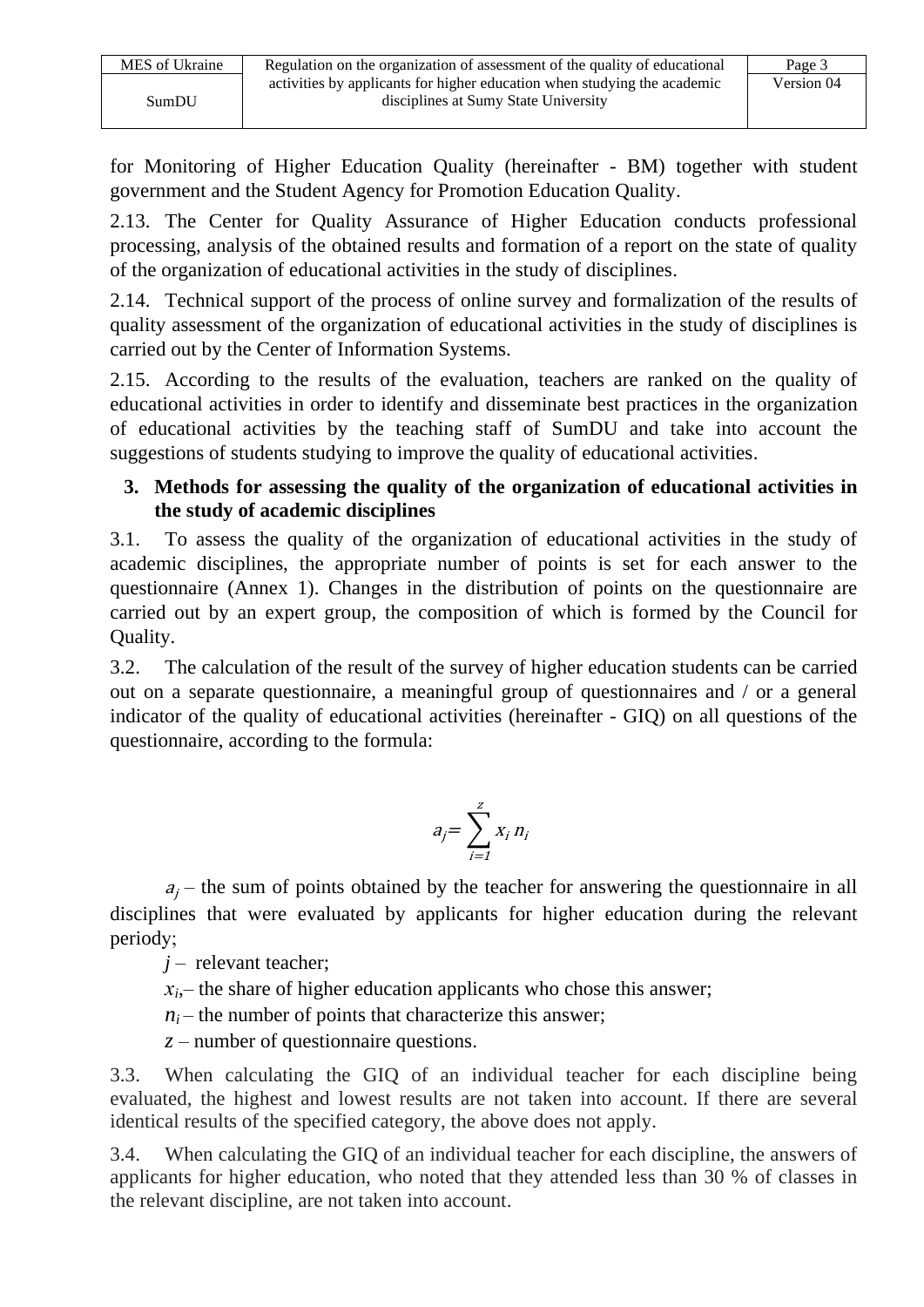| MES of Ukraine | Regulation on the organization of assessment of the quality of educational | Page 4     |
|----------------|----------------------------------------------------------------------------|------------|
|                | activities by applicants for higher education when studying the academic   | Version 04 |
| SumDU          | disciplines at Sumy State University                                       |            |

3.5. If the applicant chose the answer "I have an individual schedule" to the question "What proportion of classes in the discipline did you personally attend", do not take into account the answers to the questionnaire 1, 2, 4, 9, 12, 13 during the calculation. the amount of points for teachers who have a group of students with an individual schedule, the calculation applies a correction factor of 1.6 in relation to the answers of students studying on an individual schedule.

3.6. When calculating the general indicator of the quality of the organization of educational activities, the answers to the questions of the questionnaire from the first to the thirteenth and the fifteenth are taken into account. The answers to the fourteenth question of the questionnaire are evaluated separately.

3.7. According to the results of the survey of higher education students on the quality of organization of educational activities in the study of academic disciplines for the relevant period (autumn / spring semesters, academic year) is carried out according to GIQ:

$$
GIQ = \frac{\sum_{1}^{z} a_{j}}{\sum_{1}^{z} m_{j} \max} 100\,\%
$$

GIQ – generalizing indicator of quality of the organization of educational activity of the teacher on all disciplines estimated by applicants of higher education during the corresponding period;

 $m_{i max}$  – the maximum possible amount of points that can be obtained for answering the questionnaire (in the case when all surveyed applicants for higher education have chosen the answer "Very good").

3.8. When calculating the normalized value of the generalized indicator of the quality of the organization of educational activities (GIQ), a differentiated approach is used to establish the minimum share of applicants who took part in the survey

| Contingent of applicants for | The minimum share of applicants who took part in the survey |
|------------------------------|-------------------------------------------------------------|
| higher education             |                                                             |
|                              |                                                             |
| up to 25 people              | 50 %                                                        |
| from $26$ to $50$            | 40 %                                                        |
| $51-99$ people               | 30 %                                                        |
| $100-199$ people             | 20 %                                                        |
| more than 200 people         | 10 %                                                        |

3.9. For teachers whose activities are assessed in accordance with the conditions set out in paragraph 3.8, the normalization of their general indicator of the quality of the organization of educational activities  $(GIQ^H)$  for the relevant period according to the formula of absolute normalization:

$$
GIQ^{\rm H} = \frac{GIQ_j - GIQmin}{GIQmax - GIQmin}.100\%
$$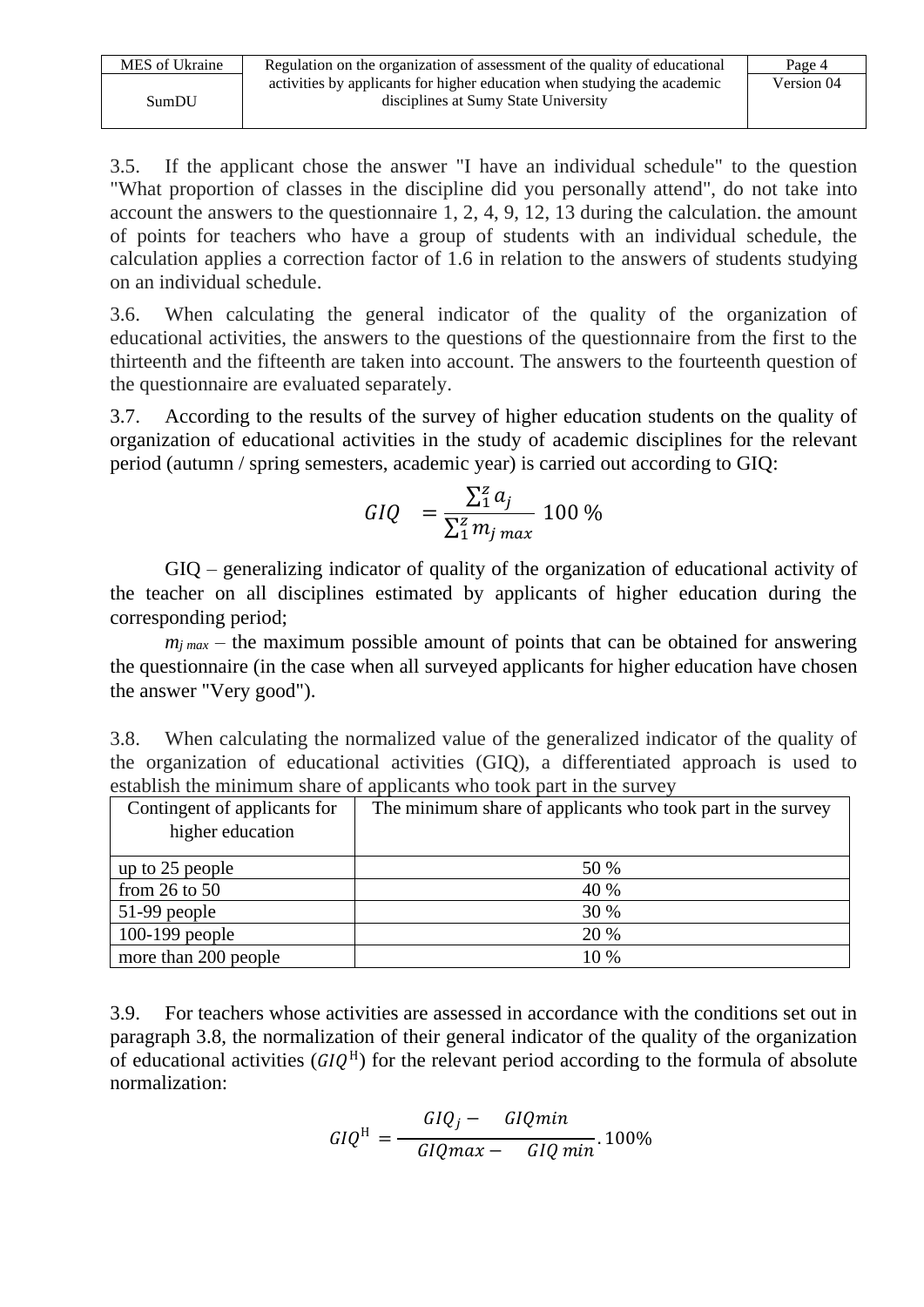| MES of Ukraine | Regulation on the organization of assessment of the quality of educational                                       | Page 5     |
|----------------|------------------------------------------------------------------------------------------------------------------|------------|
| SumDU          | activities by applicants for higher education when studying the academic<br>disciplines at Sumy State University | Version 04 |

Н**–** normalized value of the generalizing indicator of quality of the organization of educational activity for the corresponding period;

 **–** the value of the generalizing indicator of the quality of the organization of the teacher's educational activity for the corresponding period;

GIQmin **– t**he minimum value of the generalized indicator of quality of the organization of educational activity for the corresponding period;

GIQmax **–** the maximum value of the generalizing indicator of quality of the organization of educational activity for the corresponding period.

3.10. When processing the survey results, the answers to questions A, B and C of the questionnaire are not taken into account in the process of quantifying the survey results, but are used as indicators to ensure the minimum error of the survey.

3.11. The questions of the questionnaire are basic for conducting a sociological survey of full-time and part-time higher education students. Another form of questionnaire may be developed to conduct a survey of other persons studying at Sumy State University.

# **4. Generalization of the results of the assessment of higher education by the quality of educational activities in the study of disciplines**

4.1. The generalized assessment of the quality of the organization of educational activities in the study of academic disciplines is determined by the technologies of rating assessments and provides for the distribution of teachers according to their value of  $GIQ<sup>H</sup>$  on five levels: high (about 10 % of teachers whose activities are assessed according to in p.3.8), above average (about 20 %, respectively), average (about 40 %, respectively), below average (about 20 %, respectively), low (about 10 %, respectively), including critical (in case if  $GIQ<sup>H</sup>$  3 is in the range of 0-35 %).

4.2. The results of assessing the quality of the organization of educational activities in the study of academic disciplines are summarized in the forms given in Annex 2.

4.3. The results of assessing the quality of the organization of educational activities in the study of academic disciplines and ranking of faculty are stored in the BM and are not subject to public disclosure.

4.4. The results of assessing the quality of educational activities in the study of academic disciplines and ranking of teaching staff are brought to the attention of the Rector, First Vice-Rector, Vice-Rector for research and teaching, Director of the department for staff and training, Director of the institute (Dean of the faculty), Head of the relevant department.

4.5. The results of assessing the quality of educational activities by applicants for higher education in the study of the discipline to each teacher are brought individually through the "Personal office of the teacher".

4.6. The results of assessing the quality of the organization of educational activities in the study of academic disciplines are analyzed by the Director of the institute (Dean of the faculty) and the Head of the department. As a result of the analysis the following decisions can be made: repeated check of methodical maintenance of discipline; recommendations on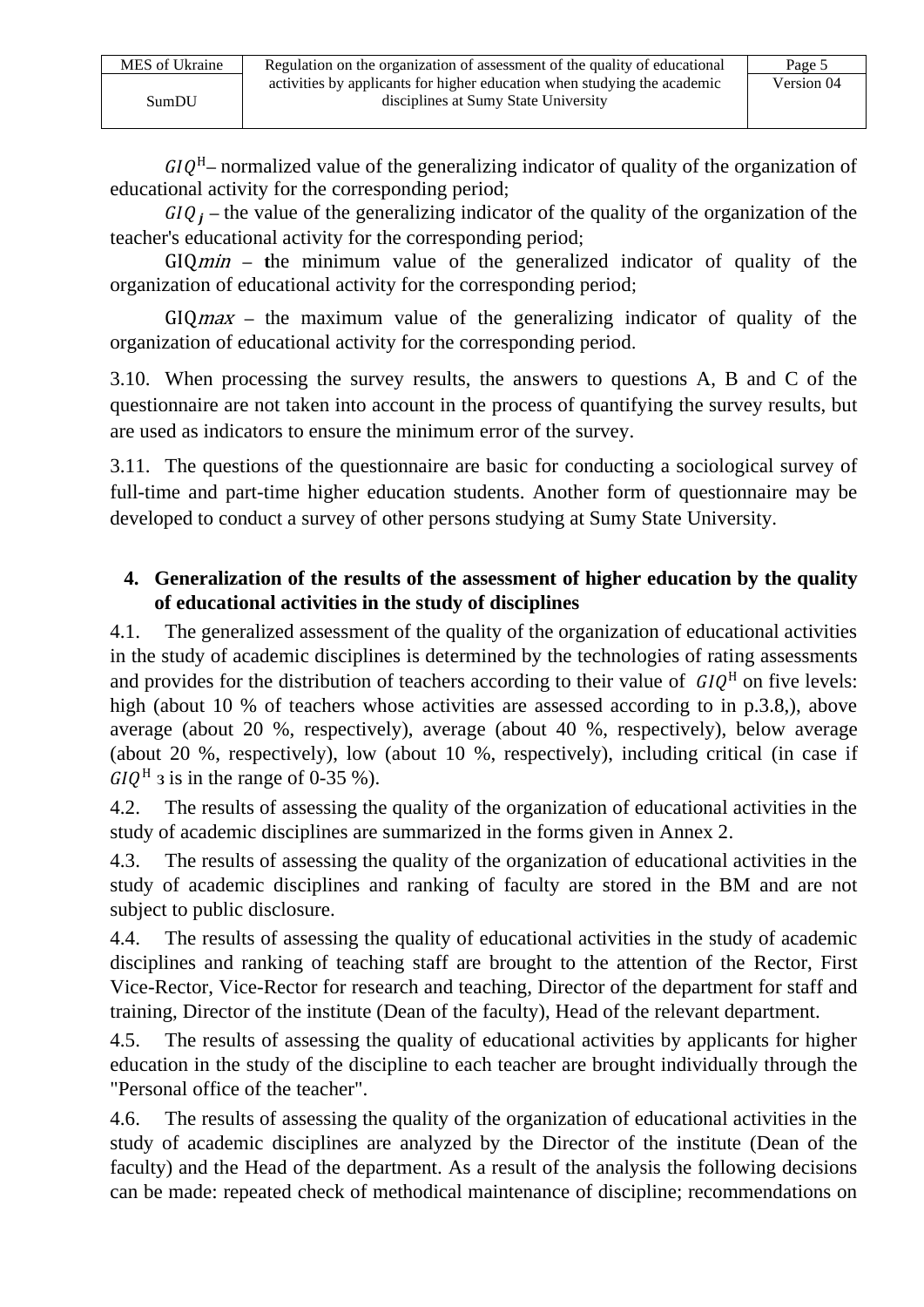the need for teacher training in in-service training programmes in accordance with the work plan of the Center for Human Resources Department of the educational institution, etc.

4.7. The results of assessing the quality of educational activities by applicants for higher education in the study of disciplines are accumulated over the years and taken into account when deciding on filling vacancies TS, concluding a contract to continue working in TS. including its terms, when deciding on academic titles, etc.

4.8. Based on the results of the analysis of quality indicators of the organization of educational activities in the study of academic disciplines, the annual competition "The best teacher through the eyes of students" is held, which may include, including:

- determination of the best teachers according to the general indicator of quality of the organization of educational activity;
- determination of the best teachers in separate nominations;
- honors of teachers who demonstrate a high level of quality of teaching disciplines, diplomas, certificates and other honors;
- awarding a prize to teachers who work at the university at the time of summarizing.

Decisions on awarding teachers of non-basic structural units are made by the Directors of these units.

4.9. Based on the results of assessing the quality of educational activities in the study of academic disciplines by a separate method, the indicator of assessment of higher education by students of higher education in the ranking of structural units (departments, faculties, institutes) is calculated.

# **5. Final provisions**

5.1. The Regulation shall enter into force on the day following its entry into force by order of the Rector, unless otherwise provided by the same order.

5.2. Changes and additions to the Regulation may be made by order of the Rector or by order of the Rector by decision of the Academic Council of the University or the relevant advisory body. In the same order, the Regulation is repealed.

5.3. The responsibility for updating the Regulation and monitoring the implementation of its requirements is borne by university officials in accordance with their functional responsibilities.

5.4. Recognize as invalid the Regulation on the organization of assessment by applicants for higher education of the quality of educational activities in the study of disciplines at Sumy State University, that was put into effect by order № 0926-I from 17.12.19.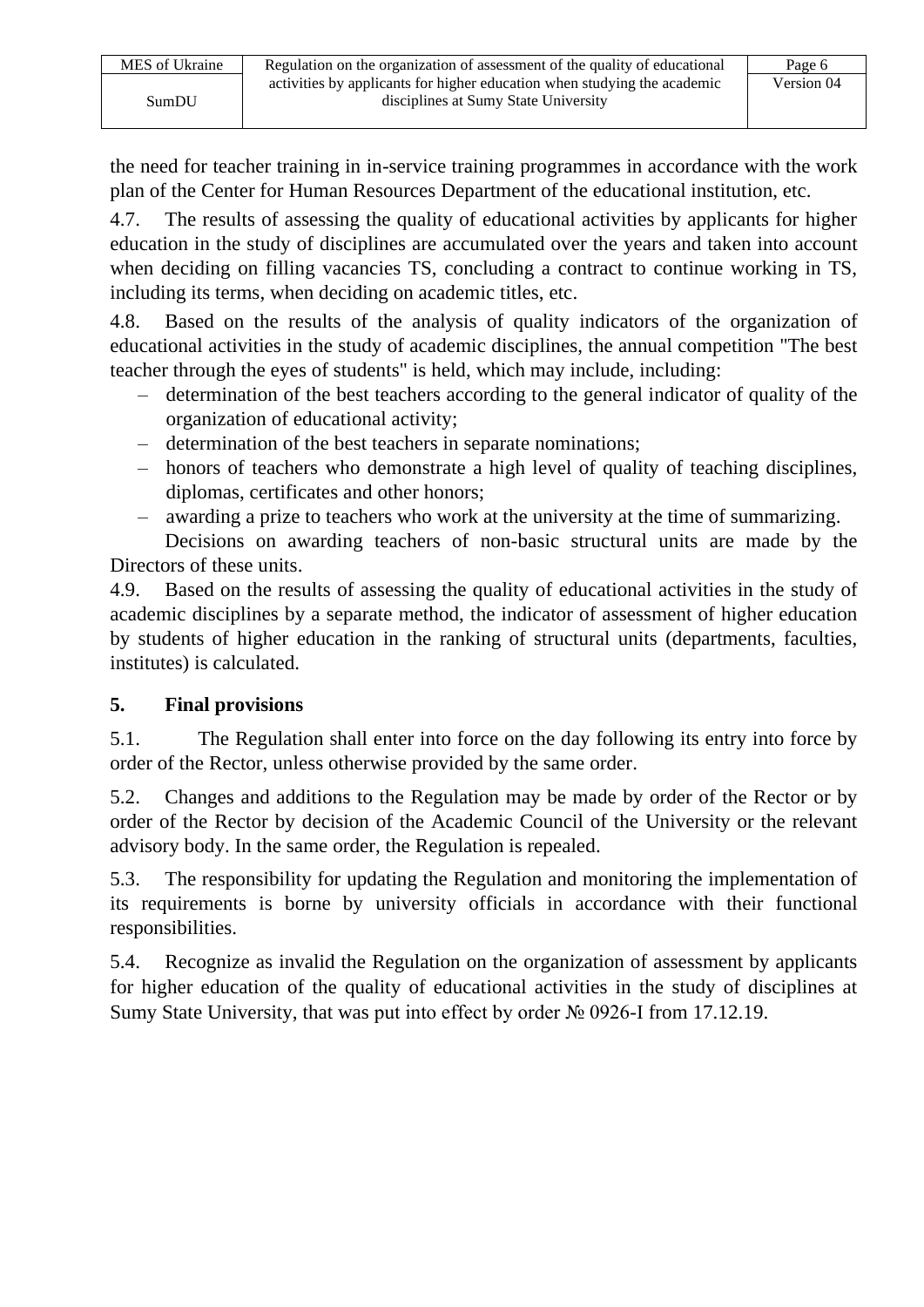| MES of  | Regulation on the organization of assessment of the quality of educational activities by     | Page 7     |
|---------|----------------------------------------------------------------------------------------------|------------|
| Ukraine | applicants for the higher education when studying the academic disciplines at Sumy State     |            |
|         | University.                                                                                  | Version 04 |
| SumDU   | Annex 1 - Questionnaire for assessing the quality of educational activities by students when |            |
|         | studying the academic disciplines                                                            |            |

#### **QUESTIONNAIRE**

#### **on the assessment of higher education of the quality of educational activities by students when studying the academic disciplines**

#### Name of subject

**Teacher \_\_\_** \_\_\_\_\_\_\_\_\_\_\_\_\_\_\_\_\_\_\_\_\_\_\_\_\_\_\_\_\_\_\_\_\_\_\_\_\_\_\_\_\_\_\_\_\_\_\_\_\_\_\_\_\_\_\_\_\_\_\_\_\_\_\_\_\_\_\_\_\_\_\_\_\_\_\_\_\_\_\_\_\_\_\_\_\_\_\_\_\_\_\_\_\_\_\_\_

(surname and initials of the lecturer; teacher conducting practical / laboratory classes)

# **А. What proportion of classes in the discipline did you personally attend?**

- **А.1.** More than 90%;
- **А.2.** 60-90%;
- **А.3.** 30-60%;
- **А.4.** Less than 30%;
- **А.5.** I have an individual schedule.

# **В. What grade did you get on this ECTS scale in this discipline? В.1.** F**; В.2.** Fx; **В.3.** E; **В.4.** D; **В.5.** C; **В.6.** B; **В.7.** A. **С. Your average score for the entire period of study:**

### **С.1.** 60-63; **С.2.** 64-73; **С.3.** 74-80; **С.4.** 81-89; **С.5.** 90-100. **С.1.** 120-139; **С.2.** 140-169; **С.3.** 170-200.

# **D. Type of training session:**

**D.1.** Lecture; **D.2.** Practice; **D.3.** Laboratory lesson.

### **1. Please provide an assessment of the quality of the organization of educational activities when studying the academic disciplines**

| $N_2$ | The quality of teaching the discipline                                                                                                                                                                                            | <b>Perfectly</b> | Good           | Satisfacto-          | <b>Bad</b>     |
|-------|-----------------------------------------------------------------------------------------------------------------------------------------------------------------------------------------------------------------------------------|------------------|----------------|----------------------|----------------|
| 1.    | Assess how clearly, freely and meaningfully<br>the teacher explained the material, answered<br>students' questions, commented on difficult<br>points, highlighted the main points in the<br>topic and gave examples from practice | 8                | $\overline{4}$ | ry<br>$\overline{2}$ | $\theta$       |
| 2.    | Evaluate the teacher's use of interactive<br>forms of classroom activities: discussions,<br>active involvement of students in discussion,<br>training, round table, problem-solving, team<br>and other methods                    | 3                | 1,5            | 0,75                 | $\overline{0}$ |
| 3.    | Assess the extent to which the teacher used<br>the practice of providing access / links to<br>educational videos and presentations (from<br>the Internet and their own methodological<br>developments)                            | 3                | 1,5            | 0,75                 | $\theta$       |
| 4.    | Evaluate the teacher's classes using open<br>electronic platforms (OCW, MiX learning,<br>Coursera, etc.), own mobile devices (laptop,<br>tablet, smartphone, etc.)                                                                | 6                | 3              | 1,5                  | $\theta$       |
| 5.    | Assess how clearly the teacher organized the<br>independent work of students: identified<br>requirements, provided recommendations for<br>homework, identified the necessary literature                                           | 8                | $\overline{4}$ | $\overline{2}$       | $\theta$       |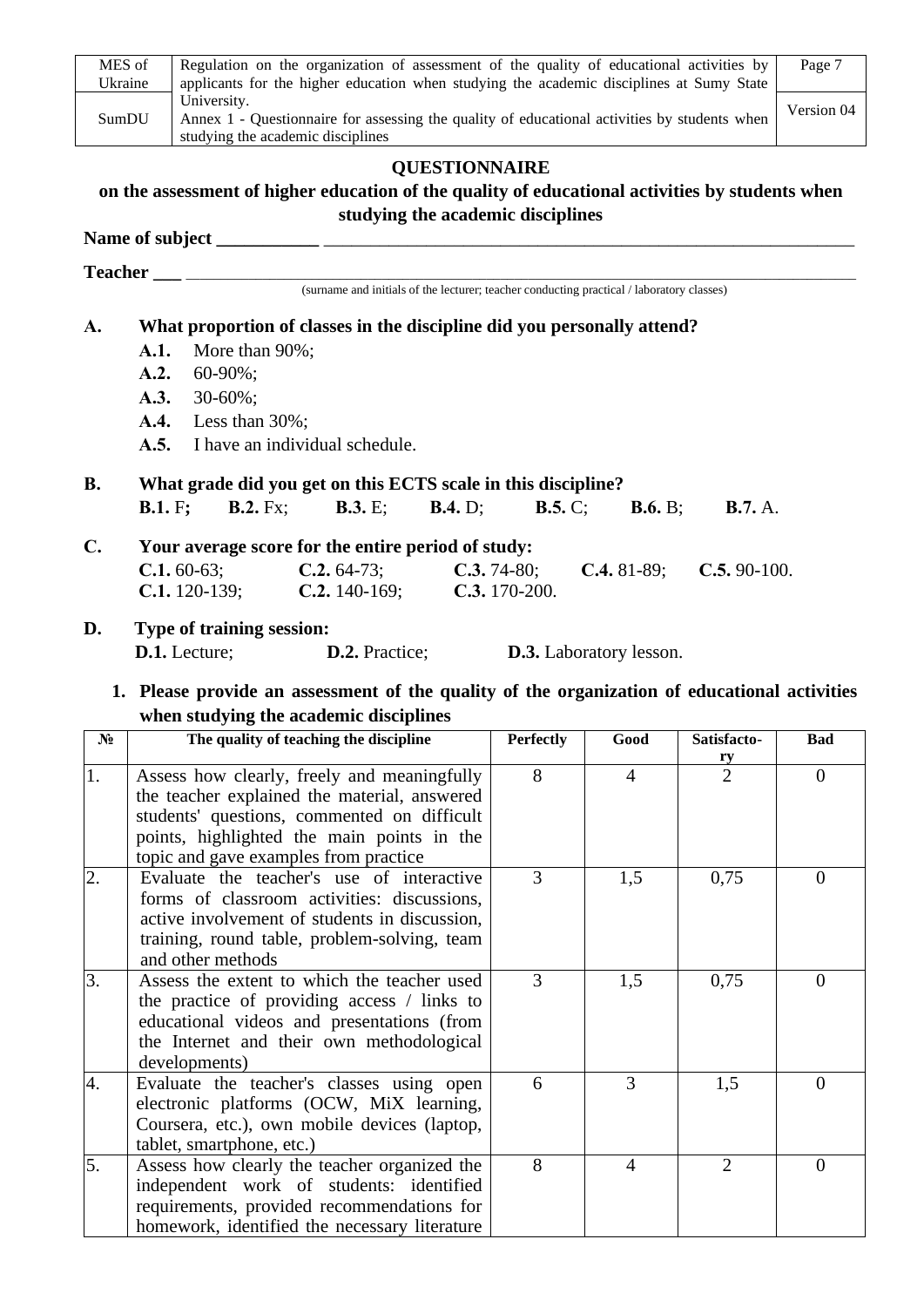| MES of  | Regulation on the organization of assessment of the quality of educational activities by     | Page 8     |
|---------|----------------------------------------------------------------------------------------------|------------|
| Ukraine | applicants for the higher education when studying the academic disciplines at Sumy State     |            |
|         | University.                                                                                  | Version 04 |
| SumDU   | Annex 1 - Questionnaire for assessing the quality of educational activities by students when |            |
|         | studying the academic disciplines                                                            |            |

|    | and identified sources for its receipt                                                      |   |     |      |  |
|----|---------------------------------------------------------------------------------------------|---|-----|------|--|
| 6. | Evaluate the quality of the organization by<br>the teacher of independent work with the use | 6 |     | 1,5  |  |
|    | of electronic platforms (OCW, MiX learning,<br>Coursera and others), distance courses of    |   |     |      |  |
|    | SumDU                                                                                       |   |     |      |  |
|    | Evaluate the possibility of obtaining advice                                                |   | 1.5 | 0.75 |  |
|    | from the teacher while working on the                                                       |   |     |      |  |
|    | discipline                                                                                  |   |     |      |  |
| 8. | Assess how seriously and correctly the<br>teacher treated all students                      |   | 1,5 | 0,75 |  |

## **2. Indicate whether the following statements about the quality of the organization of educational activities are true**

| N <sub>2</sub> | The quality of the organization of<br>educational activities                                                                      | <b>Corresponds to reality</b> | Definitely not true |
|----------------|-----------------------------------------------------------------------------------------------------------------------------------|-------------------------------|---------------------|
| 9.             | The teacher adheres to the start and finish<br>time of classes                                                                    | 0,5                           | 0                   |
| 10.            | The teacher acquainted the students with<br>the regulations, which specify<br>the<br>evaluation criteria, and clearly followed it | 0,5                           |                     |
| $ 11$ .        | The teacher objectively assessed all types<br>of tasks provided by the regulations                                                |                               | 0                   |
| 12.            | The course was taught in Ukrainian<br>(English according to the curriculum)                                                       |                               | 0                   |
| 13.            | During the quarantine, the teacher held<br>regular classes                                                                        |                               |                     |

| $N_2$ | The presence of informal relationships                                                 | No. | Yes |
|-------|----------------------------------------------------------------------------------------|-----|-----|
|       | $ 14 $ Did you have to give a bribe (monetary<br>reward, gift, service) to the teacher |     |     |

**14.1 If you answered "Yes" to the previous question, confirm this:**

1) I confirm

### **14.2 If you had given a bribe, indicate what it is:**

- 1) monetary reward,
- 2) gift,
- 3) service,
- 4) other  $\frac{1}{\sqrt{2}}$

## **3. Please provide an overall assessment of the teacher's work in this discipline**

| N <sub>2</sub> | Component of the organization of educational<br>activities             | <b>Perfectly</b> | Good | <b>Satisfactorily</b> | <b>Bad</b> |
|----------------|------------------------------------------------------------------------|------------------|------|-----------------------|------------|
|                | Your overall assessment of the work of a<br>teacher in this discipline |                  |      |                       |            |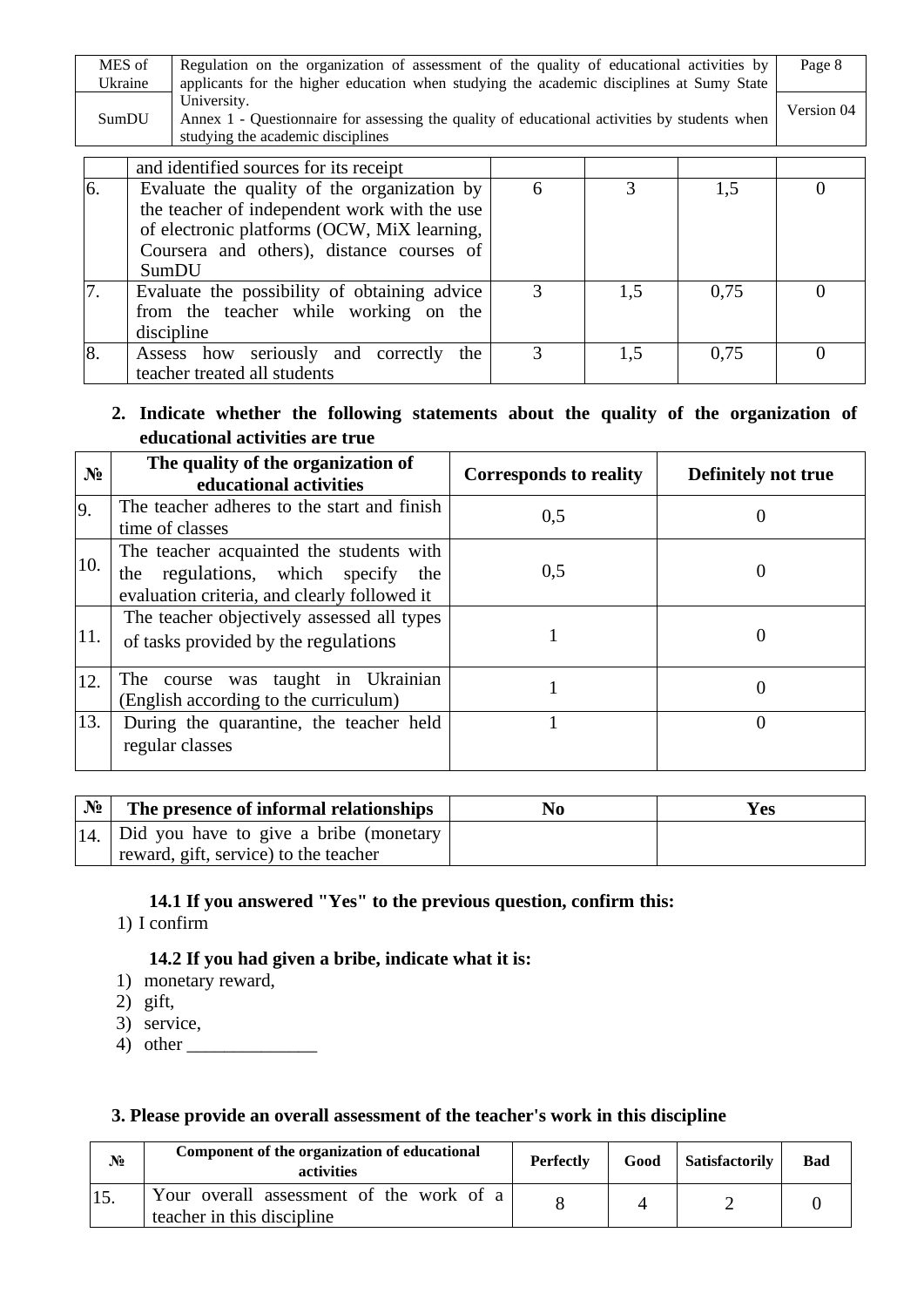| MES of  | Regulation on the organization of assessment of the quality of educational activities by     | Page 9     |
|---------|----------------------------------------------------------------------------------------------|------------|
| Ukraine | applicants for the higher education when studying the academic disciplines at Sumy State     |            |
|         | University.                                                                                  | Version 04 |
| SumDU   | Annex 1 - Questionnaire for assessing the quality of educational activities by students when |            |
|         | studying the academic disciplines                                                            |            |

16. Your wishes, comments and suggestions on the quality of the organization of educational activities in the study of the discipline

**\_\_\_\_\_\_\_\_\_\_\_\_\_\_\_\_\_\_\_\_\_\_\_\_\_\_\_\_\_\_\_\_\_\_\_\_\_\_\_\_\_\_\_\_\_\_\_\_\_\_\_\_\_\_\_\_\_\_\_\_\_\_\_**

Head of BM

Scientific advisor LM

(full name)

(full name)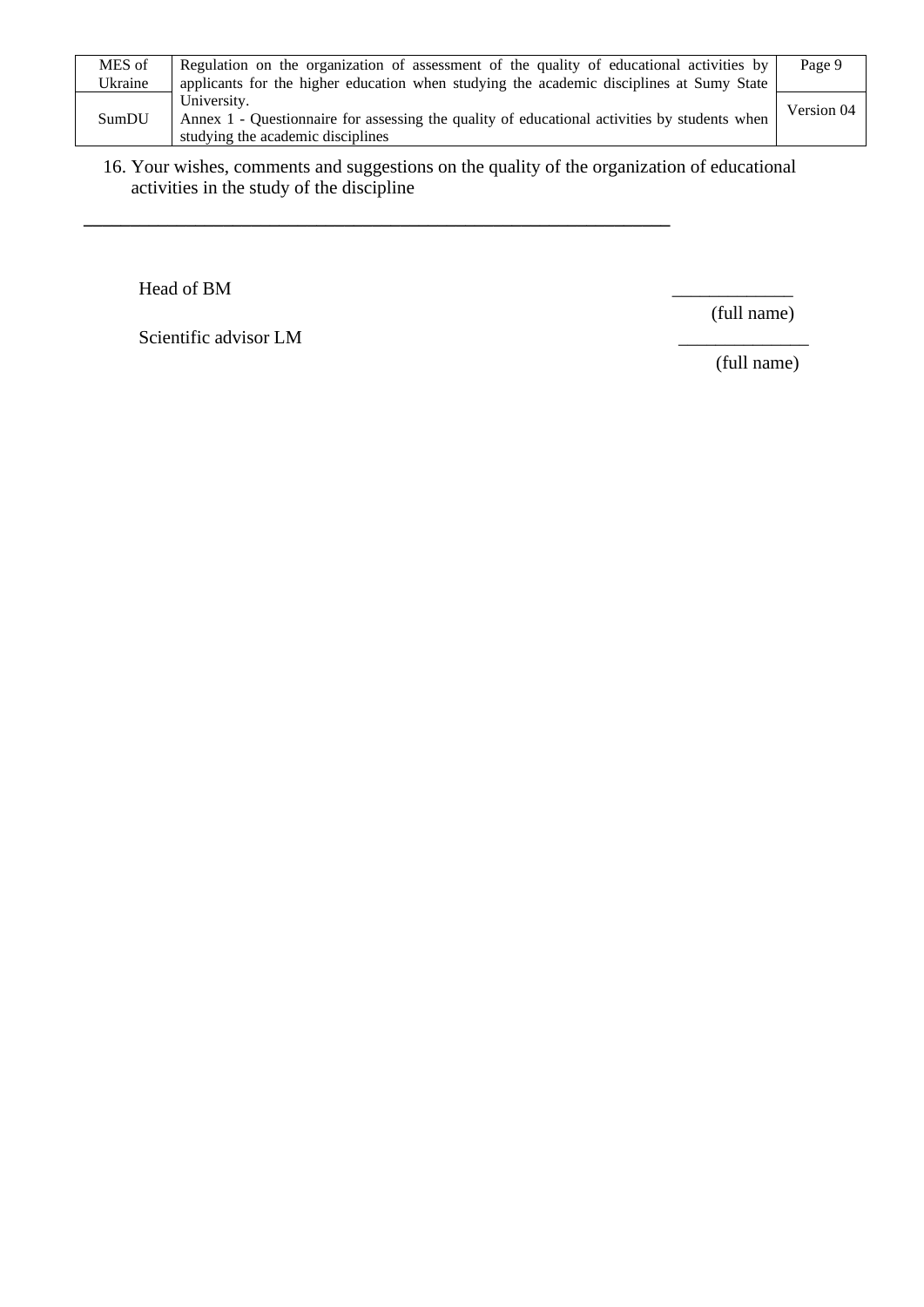Form according to version 04 (order № 0003-I from 04.01.2021)

## **GENERAL FORMS OF RESULTS OF QUALITY ASSESSMENT OF ORGANIZATION OF EDUCATIONAL ACTIVITY IN SUMY STATE UNIVERSITY**

# **I. QUALITY INDICATORS OF ORGANIZATION OF EDUCATIONAL ACTIVITIES \_\_\_\_\_\_\_\_\_\_\_\_\_\_\_\_**

(name of institute / faculty)

# **Generalized indicator of the quality of the organization of educational activity / Indicator of the quality of use of innovative technologies and the organization of independent work at the teaching of academic disciplines**

|       |                        |            | Number of applicants for<br>higher education |                                                                          |                                   |                                                    |                                                       |                                     |                        |
|-------|------------------------|------------|----------------------------------------------|--------------------------------------------------------------------------|-----------------------------------|----------------------------------------------------|-------------------------------------------------------|-------------------------------------|------------------------|
| $N_2$ | Teacher's full<br>name | Department | <b>Institute</b><br>(faculty)                | by a contingent<br>of which,<br>quality<br>assessment was<br>carried out | who took<br>part in the<br>survey | $%$ of<br>participation<br>in the<br>questionnaire | <b>General</b><br>quality<br>indicator<br>$(GIQ), \%$ | GIQ<br>normalized,<br>$\frac{6}{9}$ | <b>Level of</b><br>GIQ |
|       |                        |            |                                              |                                                                          | o                                 |                                                    | 8                                                     |                                     | 10                     |
|       |                        |            |                                              |                                                                          |                                   |                                                    |                                                       |                                     |                        |
|       |                        |            |                                              |                                                                          |                                   |                                                    |                                                       |                                     |                        |
|       |                        |            |                                              |                                                                          |                                   |                                                    |                                                       |                                     |                        |

Head of the Bureau for Monitoring of Higher Education Ouality

(signature) (full name)